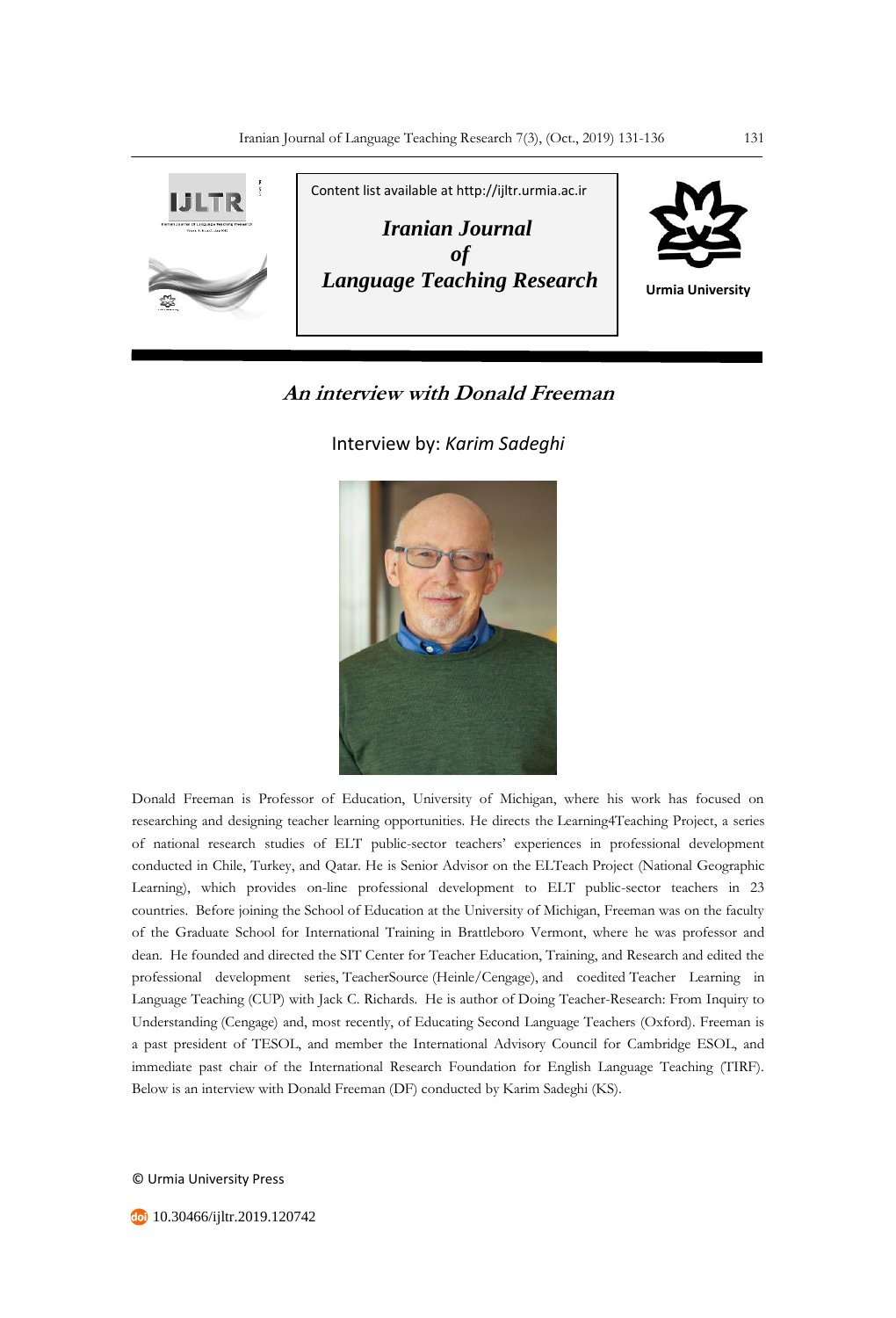## *KS: Thank you dear Prof. Freeman for agreeing to do this interview with IJLTR editor. As an entry question, could you please briefly introduce yourself, highlighting your educational and academic background as well as your current position?*

DF: I started out as an 'accidental' language teacher: I was hired to teach French at a rural secondary school in northern New England (midway between Boston and Montreal) with no professional training. I'd studied French and lived and worked in France as a student. I hadn't really planned on becoming a teacher, but I found I was hooked by studentss' learning. That led me to do a masters' at the Graduate School of International Training (SIT), and then to teaching in Japan and working as a trainer there and later with the UN in southeast Asia.

I joined the faculty at SIT and over time, my focus shifted gradually from students' language learning to questions of how language teachers learn. In 2007, I joined the School of Education faculty at the University of Michigan as director of teacher education. When I finished my term, I wanted to get back into global work. Currently I teach and I direct a group that focuses on transnational research on professional development in ELT specifically for public-sector teachers.

*KS: You graduated with distinction from Yale College in the Philosophy and Psychology of Language and then you switched to ESOL and eventually to Teacher Education (TE) as your EdD at Harvard University. How did you become interested in language in the first place and then why did you decide to switch to ESOL? Within TESOL, you have almost exclusively devoted your life and work to TE? What was the motivation behind devoting yourself to TE rather than other areas within TESOL?* 

DF: I've always been fascinated by language as a bundle of contradictions. At university, structural linguistics was the predominant view. In courses, we talked about how languages have formal structures. But I also worked in a psycholinguistics lab, Haskins Laboratory, in which we were looking at how infants learn to differentiate sounds. Here language was functioning—and indeed being learned—without any knowledge of those structures. The point is that people use language to do things; they don't conjugate verbs. Becoming an accidental teacher of French at secondary school, as I did after university, intensified my fascination. It reinforced the contradiction that, unlike most content areas taught in schools, say maths or science or even literature, people regularly learn to use languages without teachers and outside classrooms. Which raised for me the enduring question of what students 'get' from being 'under the influence' of a teacher in a language classroom that they wouldn't get from simply spending time with the language in a setting in which it is used regularly.

This led me to language teaching, and specifically to language teacher learning. Part of it was timing. In the 1990s, language teacher education was just becoming established as a field, with its particular knowledge-base. The fact that teachers—of language or any content area—might be thought of as having a professional learning process was then very new. (I write about this period in terms of 'knowledge geographies' in Chapter 10 of *Educating Second Language Teachers*).

The territory was wide open and the possibilities for research, for program design were exhilarating. This general topic of what Walberg called teachers' 'mental lives' has held my interest as you point out for most all of my career. Over the last 30 years, the topic itself has been parsed into many overlapping sub-areas-- teacher learning, teacher cognition, beliefs, teacher knowledge, teacher practices—all of which are caught for me in the phrase 'how teachers use what they know to do what they do.'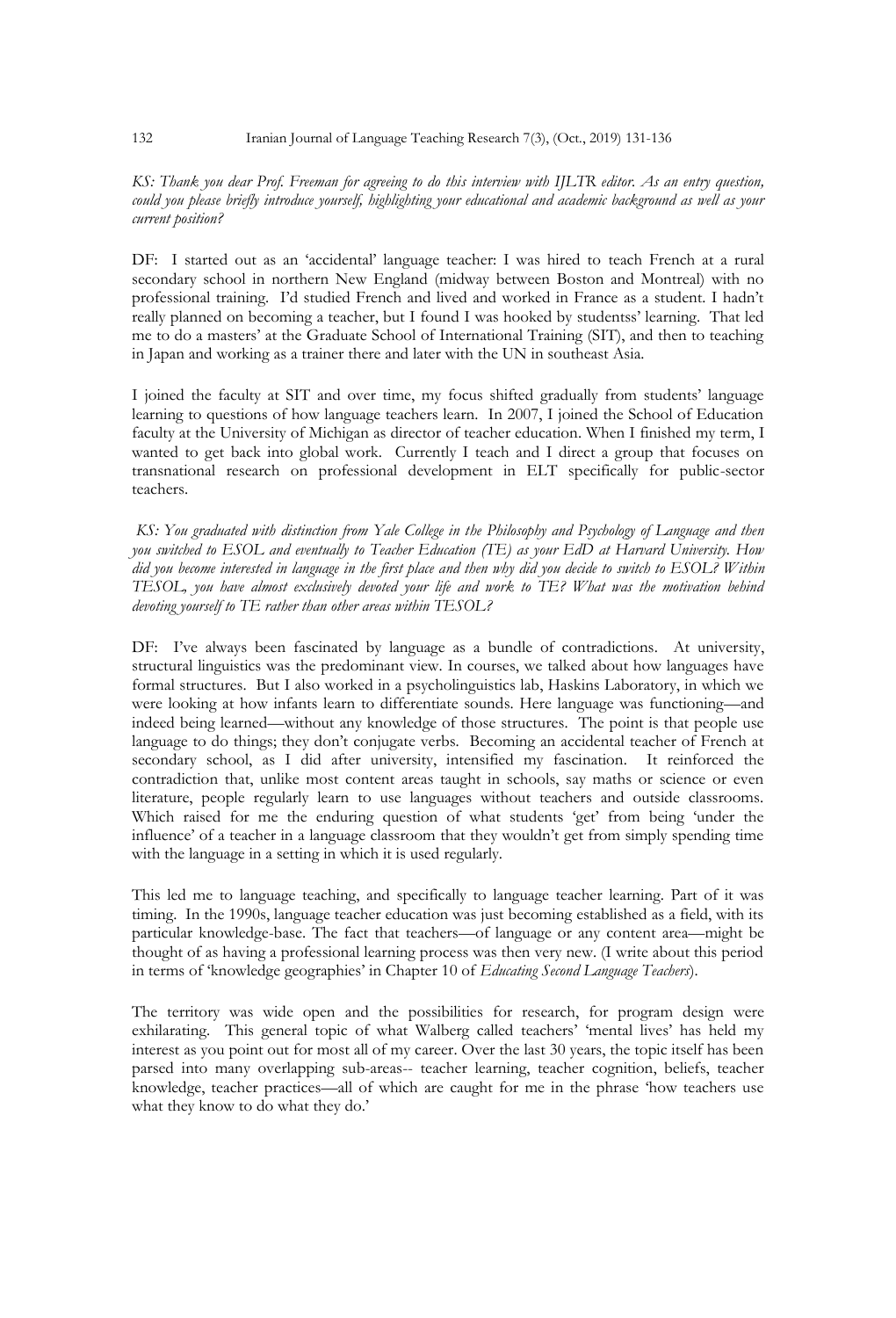*KS: You have nearly 100 publications (most related to second language teacher education) as books, chapters, invited works as well as peer reviewed papers. Your first publication (Observing teachers: Three approaches to inservice training and development) appeared in TESOL Quarterly in 1983 and the most recent one (What counts as knowledge in English language teaching) in Routledge Handbook on English Language Teacher Education in 2019. Having researched in the same field for nearly 40 years, do you think there are still issues left untouched in SLTE or do you believe most of the current research is of replication nature?*

DF: I think there is decidedly more to do and new ground to break. As I said above, research in teacher learning in TESOL and ELT really started in earnest around 1990, so we've only been at it for 30 years. During this time, a lot has changed. Beyond our conceptions of what language is and how it is learned, our recognition of who ELT teachers are has expanded. This expansion has raised questions about what we think we know—how do our research findings and common program designs embed unexamined assumptions? To give one example: Much of what has been studied in teacher learning in TESOL and ELT has been predicated directly or indirectly on the idea of 'native- speaking' language competence. This idea, which is now been widely discredited, divides the teaching force into 'native' and 'non-native', which has led to a deficit narrative in which the 'native' is taken the standard which 'non-native speaking' teachers should emulate and look to achieve. We are still talking and writing about 'native-like fluency'. This is a social judgment; it is linguistically undefinable. My five-year grand-daughter uses English at home and with her mother's immediate family (my wife and me), and she uses French in the world outside and with her father's family. So what is her 'native-like fluency'? She's a five-year in both languages.

*KS: In two of your recent works, you talk about the knowledge base in ELT. Could you share with our readers what this knowledge base is and what ESOL teachers are expected to be equipped with if they wish to be successful teachers?* 

DF: I actually started writing about the knowledge-base 20 years ago, when Karen Johnson published the article, "Re-conceptualizing the knowledge-base of language teacher education" in 1998 *[TESOL Quarterly 32 (3), 397-417]).* The basic argument then, as now, was that the knowledge language teachers use in classroom teaching is distinct from the disciplinary knowledge found in applied linguistics, SLA, and other academic areas. Underlying this argument, which has been supported and elucidated by research, is the fundamental idea that teachers *know* a great deal. Defining what they ought to know in terms of academic disciplines leads to a deficit norm. Recognizing and studying the knowledge they use 'to do what they do' in the classroom defines the knowledge-base.

This is why language teacher education is endless fascinating to me, to return to an earlier question. Socio-professional and institutional arrangements have meant that new teachers study disciplinary knowledge in universities and training colleges to become teachers. But the knowledge they use on the job—in classrooms with their students—develops in parallel and from a range of sources. The challenge to us in teacher education is how to meld these two

*KS: The three key words that merge in most of your work as titles of the books/articles you have written are: Teacher Training, Teacher Education, and Teacher Development. Do you use these terms interchangeably or do you believe them to be different. If the latter is the case, could you briefly tell us the main differences?* 

DF: I do believe the three terms are different, particularly when we are aiming for precision in describing the social and institutional arrangements of teacher learning. The distinction is one that I first wrote about 30 years ago in 1989 *["Teacher training, development, and decision-making: A model of teaching and related strategies for language teacher education." TESOL Quarterly 23, (1) 27-45].* Basically, I felt there was a need then to untangle terms so that we could work from a shared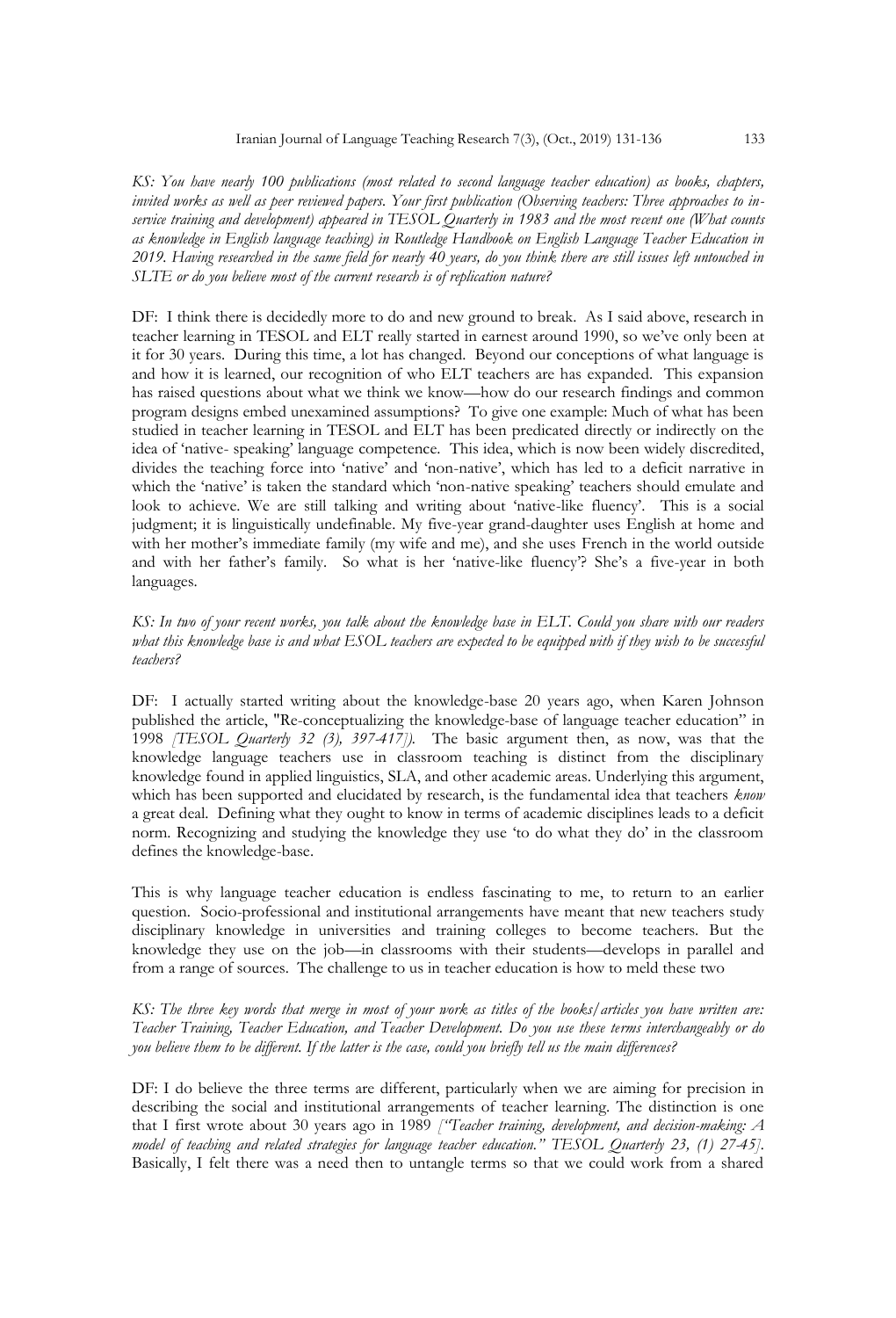operational vocabulary. I proposed that *teacher education* be used as the superordinate term under which *teacher training* or *preparation* and *teacher* or *professional development* would each fit. I also argued that we could distinguish forms of teacher learning associated with each term. While that initial work was fairly blunt, especially looking back at it now, it has served a useful purpose in elaborating what was treated as a single, undifferentiated process.

*KS: As part of the review of your book 'Education Second Language Teachers: The Same Things Done Differently' (Oxford University Press, 2016), the guest editor of this Special Issue of IJLTR, Prof. Thomas SC Farrell, describes you as one of the three people who have influenced his professional life. What do you feel about his claim? How do you think you have influenced (or teacher educators can influence) other teachers/teacher educators, and in what ways?* 

DF: I was pleased to know that Tom has found my work useful; colleagues' positive responses are always gratifying. I've certainly benefited from the multiple ways he has approached the concept and practices of reflection in language teaching.

To the more general question though, influence is very much an individual process. I know I've been influenced when I meet someone's work that 'clicks' for me either because it captures and addresses something I've been trying to work out or it challenges my assumptions and the ways I've been going about something. For me, the socio-cultural thinker Yrjo Engstrom was each example of the former. When I first heard him speak in 1991, it was like an enormous penny dropped and ideas fell into place. Likewise, the methodologist Earl Stevick really influenced my thinking. The educator Caleb Gattegno was definitely an example of the latter. The 'commonsense' of his reasoning has shaped the ways I understand teaching and the role of awareness in learning. I've been fortunate to have many 'influencers' in my intellectual life.

*KS: You have been invited to train teachers, offer consultancy on national teacher education programmes, examine grants/theses and deliver talks on teacher education in more than 35 countries. How do you find these experiences? Given that Iranian applied linguistics community hold you in high regard, it is unfortunate that you have not been to Iran for similar purposes. Is that because you have not been invited or are there other issues involved?* 

DF: The work I've had opportunities to do with colleagues, institutions, and governments in different countries has been central to grounding my thinking and expanding my understanding. You're right that I have not been invited to Iran, which is certainly a gap in my experience. I've heard fascinating things through colleagues and friends. I'd be pleased to come if invited, when the diplomatic situation between our governments makes it feasible to do so.

*KS: What do you think is the relationship between language teacher education and language learning? Is there any evidence supporting the link between educated language teachers and better student learning/achievement?*

DF: This is certainly the \$64 question as they used to call it on TV. The connection between classroom instruction and classroom learning is a difficult one to study in any content area. In language teaching and learning, the complexity is compounded by the realization that people learn languages all the time without teachers, outside the formal environment of classrooms. So as Professor John Trim used to say during the development of the CEFR, 'Strange things happen to language when it goes to school'—it gets 'skills' (listening, speaking, reading, writing) and 'levels' (beginning, intermediate, advanced etc.) and even 'grammar', 'phonology', and 'lexis'. He was making a point that we tend to forget: that language is a manufactured content area. All of which gets compounded in teacher education since we need a content to teach teachers.

Translanguaging is a good example. Students have always used whatever language resources they have at their disposal to understand and to do what is expected of them in the classroom. Now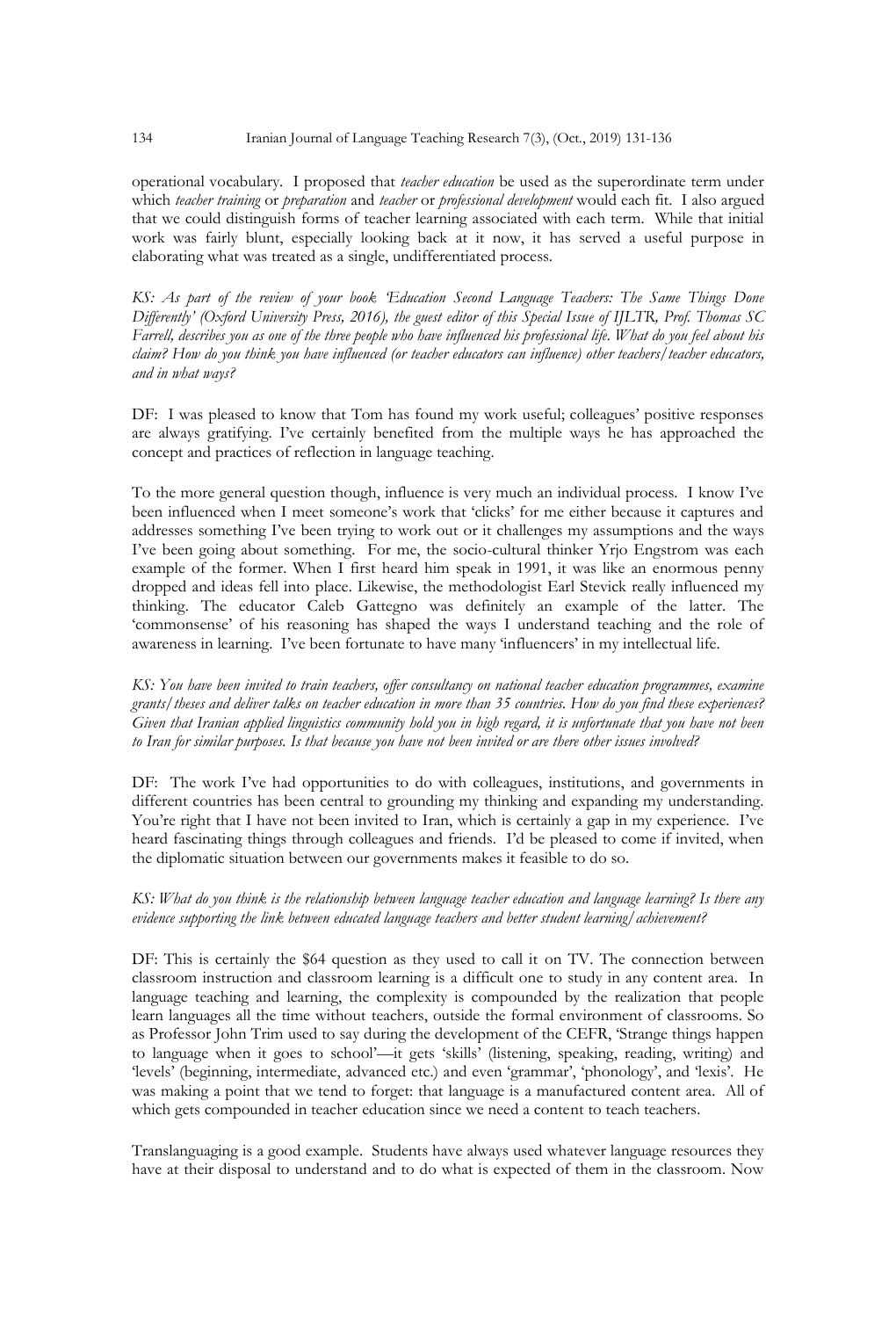with the concept of translanguaging, we are acknowledging and naming this social and learning process that goes on all the time. Doing so in teacher education- talking about translanguaging with new and experienced teachers—creates a space to examine this process and to figure out how to support it.

The point being that as our conceptualizations of language and how it is learned and used change, they often reshape what we do in teacher education. What is perhaps different now than previously is that we likewise have a research-base in teacher learning and teacher education. This research base brings in the socio-political and institutional domains—what we loosely refer to as the 'contexts' of teacher learning-- that contributes to and shape the process.

## *KS: What do you think are some of the hot topics in second language (teacher) education that deserve further attention by researchers?*

DF: I'd probably nominate three areas: Two areas spring from the previous question. One has to do with the need to study the connections between teachers with specific backgrounds and experiences, their classroom teaching, and their students' learning. While small-grained studies like ethnographies and case studies are definitely useful, the fact is that policy-making depends on well-designed large-scale work, which generally uses quantitative or mixed methods designs.

A second area involves better defining and understanding language as content, as we've said, in classroom teaching and thus in teacher education. This work needs to be conceptual/theoretical as well as empirical. I say this because simply studying existing ideas tends to reify them. In any endeavor, how we define the problem is part of what makes it 'a problem'. Here again think about classroom language use: If we define students and teachers using a shared L1 as a problem, we will study it in one way; if we define those same practices as involving translanguaging, we will study them in another.

A third area is the geo-political idea of 'native-speakerism', which has had a regressive impact in everything from policy-making to teacher qualifications to provision of professional development to test design and materials development. Here I think the conceptual work will need to take the lead. We need a different way of thinking about and defining language use, and particularly how appropriate and effective that particular use is in given circumstances.

Our work on English-for-Teaching is a case-in-point. Around the world, ELT teachers' English language knowledge is assessed against norms of general fluency, and teachers are subjected to a deficit narrative when they don't measure up. The narrative equates general English fluency with pedagogical ability and teaching knowledge, and uses general fluency as a metric. However, we know that language use is always contextual. So why not reorient the problem? The question should not be how much general English an ELT teacher needs in the classroom. Rather it should be what English does the teacher need to control and be confident of in order to teach. We have called this particular English language for the specific purpose of classroom teaching, English-for-Teaching (*Freeman, Katz, Garcia Gomez, & Burns. 2015.* English-for-Teaching: Rethinking teacher language proficiency for the classroom. *English Language Teaching Journal, 69 (2), 129-139. Also www.elteach.com*).

## *KS: Are you happy with being a language teacher educator? If you were given a second chance to select your career, would you choose to be an applied linguist and more specifically a language teacher educator once more? Why?*

DF: I'd do it all again (and it isn't over yet I hope!) But I need to acknowledge that I was very fortunate to get in on the ground floor of language teacher education. The field in TESOL and ELT was literally getting underway in 1980's and 90's and that serendipity was a large part of